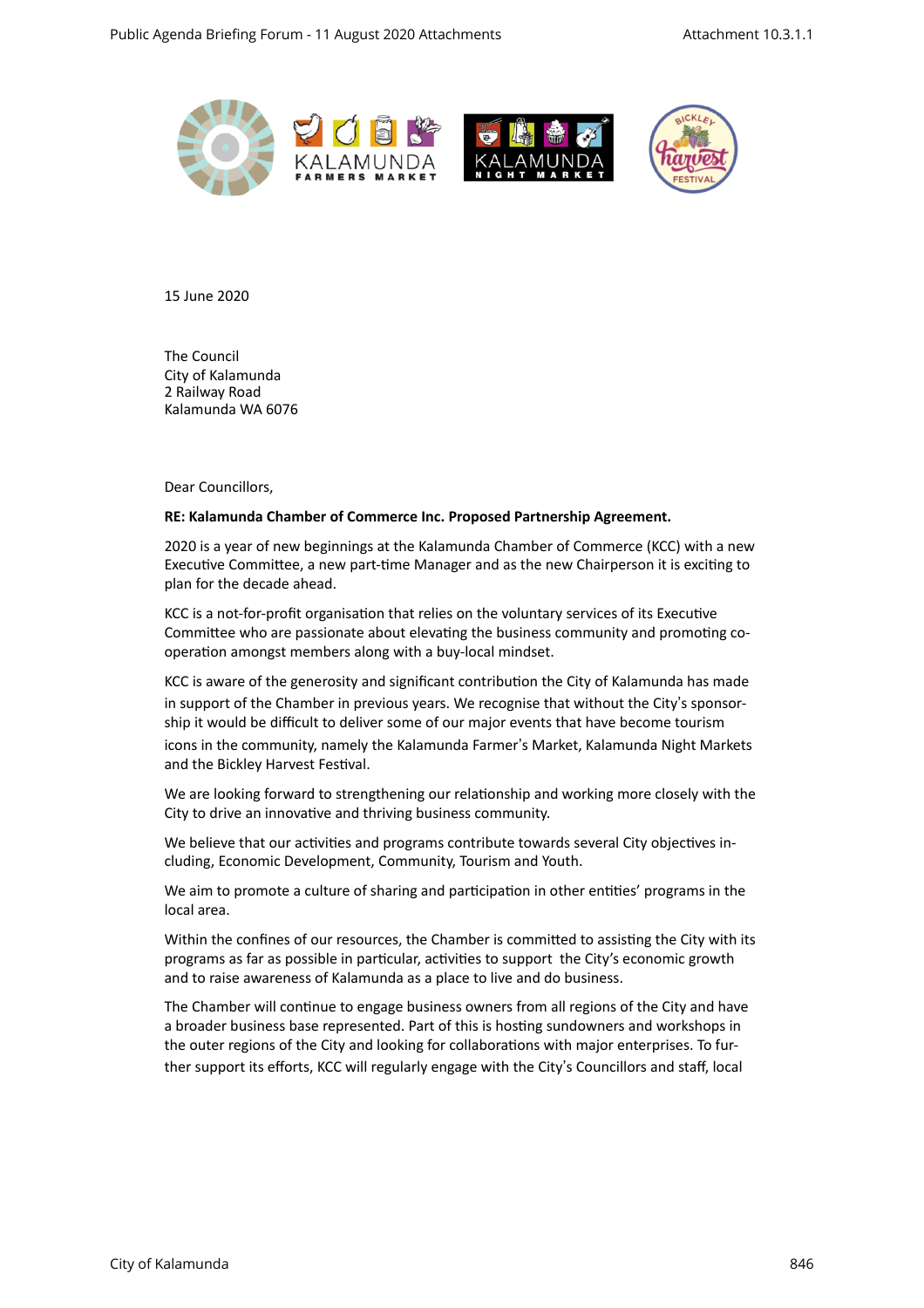representatives of State and Federal Parliament and other community groups to co-operate and work together towards common goals.

Thank you for considering our partnership proposal.

Kind regards

Elvy

Jon Elbery Chairperson - Kalamunda Chamber of Commerce Inc.

# ATTACHMENT - PROPOSED TERMS OF PARTNERSHIP AGREEMENT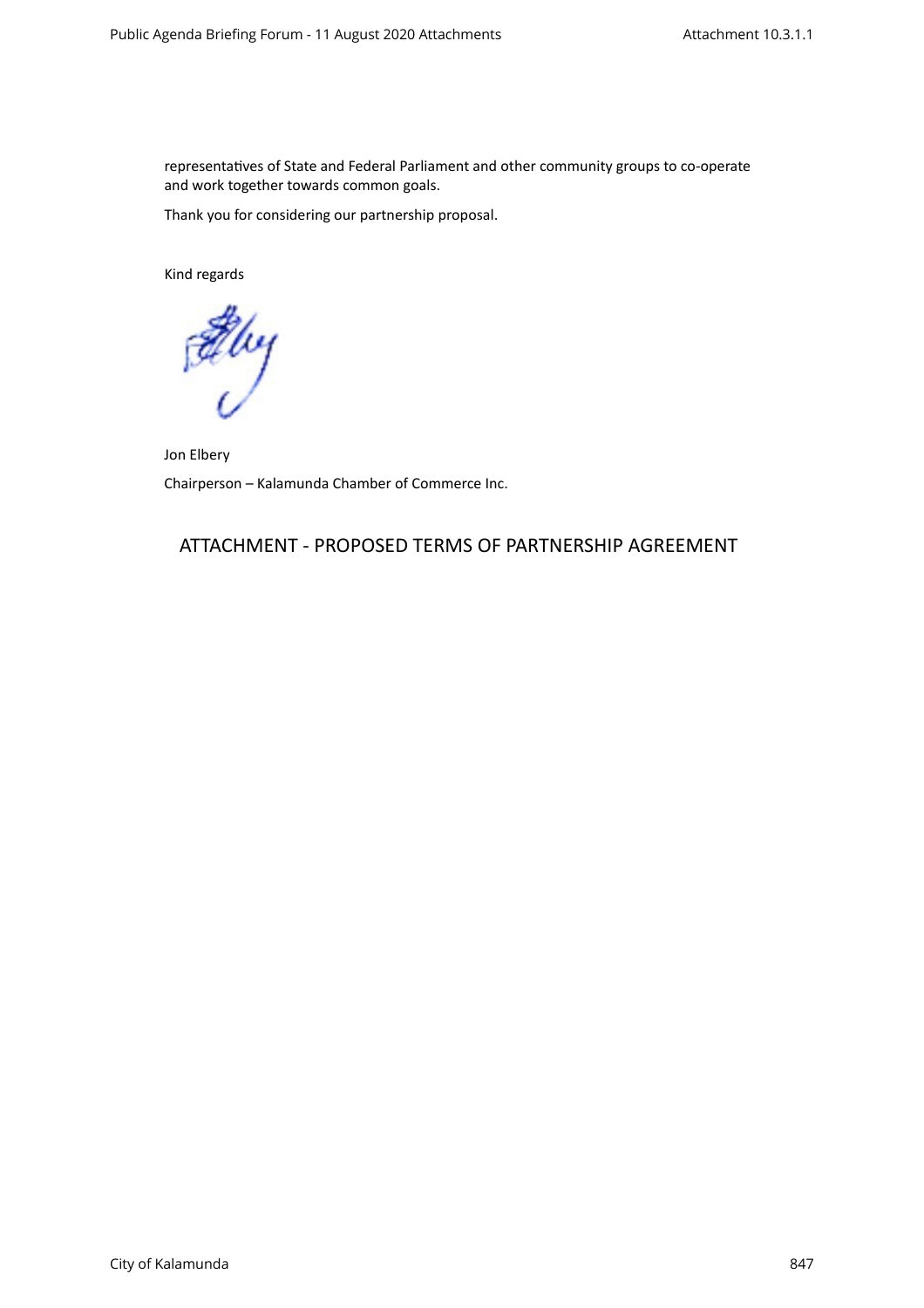### **ATTACHMENT - PROPOSED TERMS OF PARTNERSHIP AGREEMENT**

#### Purpose

The purposeofthisPartnershipAgreementis to identifyandagreereciprocal benefits and financial arrangements between the Chamber and the City in the pursuit of economic and business objectives set out below.

#### **T**erm

It is suggested that the Partnership Agreement commences on August 3, 2020 and continues until June 30, 2021, with an option for a one-year continuation subject to agreement by both parties unless otherwise terminated in terms of the agreement.

#### **Objectives**

- a) To attract future investment to the region
- b) To increase the number of visitors to the region
- c) To act as advocates on behalf of local businesses
- d) Toincreaseopportunitiesforlocalbusinessesandproducers
- e) To encourage residents to shoplocally
- f) To recognise business achievement and excellence

#### Reciprocal Arrangements

The City is asked to consider:

- a. Awaiver of fees and charges forthe `trading in thoroughfares and public spaces licence' fort he KCC Farmers Marketand KCC Night Marketandincludingwaste management. (Valueof\$9871)
- b. A waiver of fees for use of an office upstairs in the Perth Hills Visitor Centre to the value of \$3,880 (not including cleaning and utility charges) which has an existing lease agreement which expires 30 September, 2021.
- c. Theuse of the Cityof Kalamunda conferenceroom,ForrestfieldLibraryConference Room and/or Zig Zag Cultural Centre seminar room, up to 6 times per year for Chamberworkshops,seminarsandevents toa maximum value o f\$1,000.
- d. A 50% fee waiver for KCC members to join the Perth Hills Visitor Centre (Value of \$1100)
- e. Funding request for \$20,000 for the Bickley Harvest Festival
- f. Fundingrequest for \$1,000 for the Kalamunda Christmas lights

The totalestimatedvalueofinkind/inlieuandcashamounts to \$36,851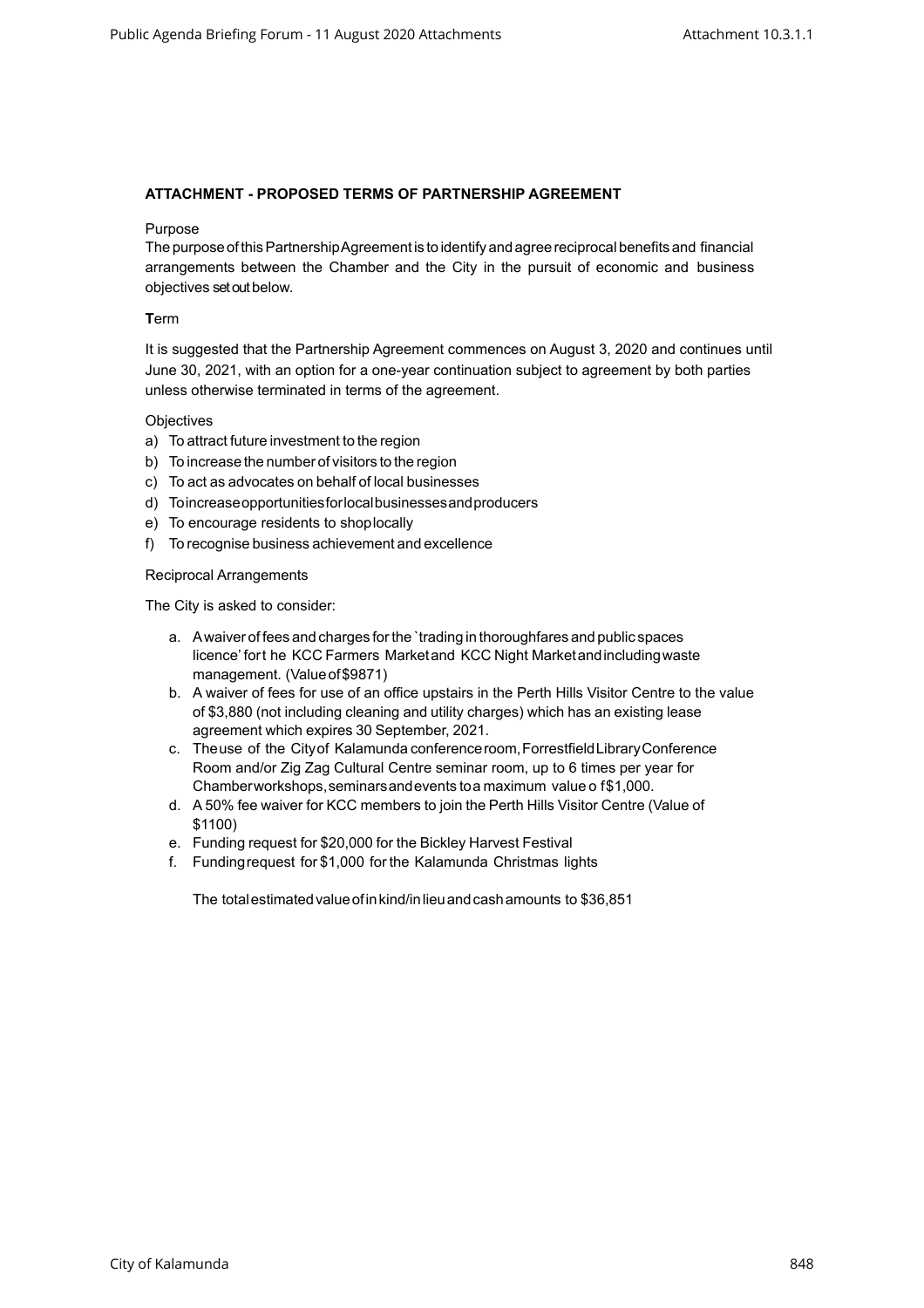The Chamber will confer on the City a Platinum Sponsorship status, which includes the following benefits:

### 1. **Logo&CorporatePromotion**

- a) Banner space on the KCC website linked to your website for the duration of this agreement
- b) Yourlogoonourmonthlynewsletter`KalamundaConnection'andevent correspondence
- c) Yourlogo/banneratourworkshopsandnetworkingevents
- d) Yourlogodisplayedduringwebinarsandvirtualnetworkingsundowners
- e) Listing on the KCC Member Directory webpage

## 2. **KCC Markets**

- f) A free permanent stall at each KCC Farmers Market every Sunday (must adhere to market guidelines)
- g) A free permanent stall at each KCC Night Market (must adhere to market guidelines)

### 3. **KCC Business ExcellenceAwards**

- a) 12 complimentary tickets to the annual Business Excellence Awards Event or any replacement event
- b) Naming rights to a Business ExcellenceAwards category
- c) Theopportunitytospeakat the Business Excellence Awards dinner
- d) Free entry to 2-awardcategories

### 4. **Social Media and Email Newsletter**

- a) Share City posts with commercial interest to businesses in the City
- b) Aminimum of 12 shares per month to Facebook and Instagram
- c) 2 guest articles pa on the KCC blog, 'Chamber Matters'
- d) 2 guest sections pa in the KCC newsletter, 'Kalamunda Connection'
- e) Tagging City on all relevant KCC, Farmers Market, Kalamunda Night Market and Bickley Harvest Festival posts

## 5. **Inaddition,the Chamber commits to**:

- a) Delivering the annual Bickley Harvest Festival and Christmas Lights Program
- b) Operating the Kalamunda Farmers Market, the Kalamunda Night Market and the Christmas in July Market
- c) Endeavouring to increasenew memberships, particularly in the Kalamunda foothills, to ensure that the Chamber is representative of the entire City of Kalamunda.
- d) Continuingtoseekexternalpartnershipsandsponsorships thatwillbringeconomic investment into Kalamunda.
- e) ProvidetheCityacopyof theminutesand financialsof the monthly Chamber Meetings